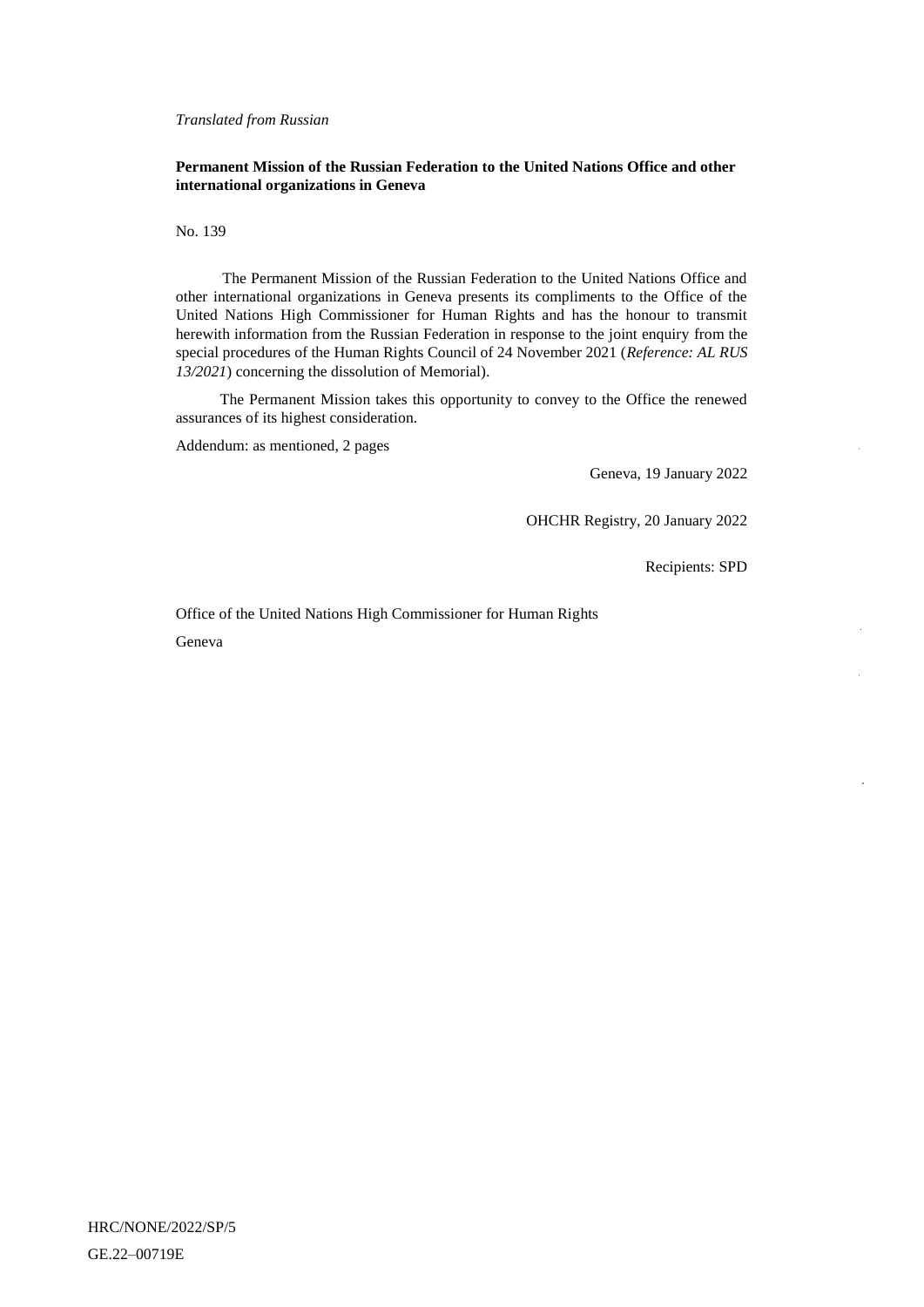**Information from the Russian Federation in response to the joint enquiry of the special procedures of the Human Rights Council concerning the dissolution of Memorial**

#### *Reference: AL RUS 13/2021 of 24 November 2021*

The Russian Federation, having examined the aforementioned enquiry, has the honour to transmit the following information.

The international historical, educational, charitable and human rights society Memorial (hereinafter Memorial International) and the Memorial Human Rights Centre, which is an interregional voluntary association, are non-profit organizations included by the Ministry of Justice of the Russian Federation in the register of non-profit organizations performing the functions of a foreign agent that are the largest recipients of funds from abroad among the entities on this list.

In accordance with the requirements of article 24 of the Non-Profit Organizations Act (Federal Act No. 7-FZ of 12 January 1996), materials published and/or distributed by nonprofit organizations performing the functions of a foreign agent, including through the mass media and/or over the Internet, must be labelled accordingly. These legal requirements have been systematically ignored by Memorial International and the Memorial Centre and their leaders.

In this regard, the Department of the Federal Service for Supervision of Communications, Information Technology and Mass Media for the Central Federal Area and the Moscow City Procurator's Office imposed administrative penalties on the relevant legal entities and private individuals (since 2019, on 28 occasions, including 20 imposed on Memorial and 8 on the Memorial Centre, with the fines totalling over 6.5 million roubles).

In addition, Memorial International and the Memorial Centre provided media support to organizations whose activities are banned in the Russian Federation and to persons convicted of extremist crimes. The materials distributed were thus aimed at shaping perceptions about the permissibility of extremist activity.

In view of the above, the Office of the Procurator General of the Russian Federation filed a statement of claim with the Supreme Court of the Russian Federation for the dissolution of Memorial International and the Moscow City Procurator's Office with the Moscow City Court for the dissolution of the Memorial Centre. The grounds for the claims were the provisions of article 61 (3) (3) of the Civil Code, which states that a legal entity is to be dissolved by a court order if it carries out activities in violation of the Constitution of the Russian Federation or commits other repeated or gross violations of the law and other legal acts, and article 44 (1) of the Voluntary Associations Act (Federal Act No. 82-FZ of 19 May 1995) concerning the violation of human and civil rights and freedoms and repeated or gross violations of the Constitution, federal laws and other laws and regulations.

These claims were reviewed and upheld on 28 and 29 December 2021, respectively. The courts' decisions have not entered into force and may be appealed against within one month of their adoption.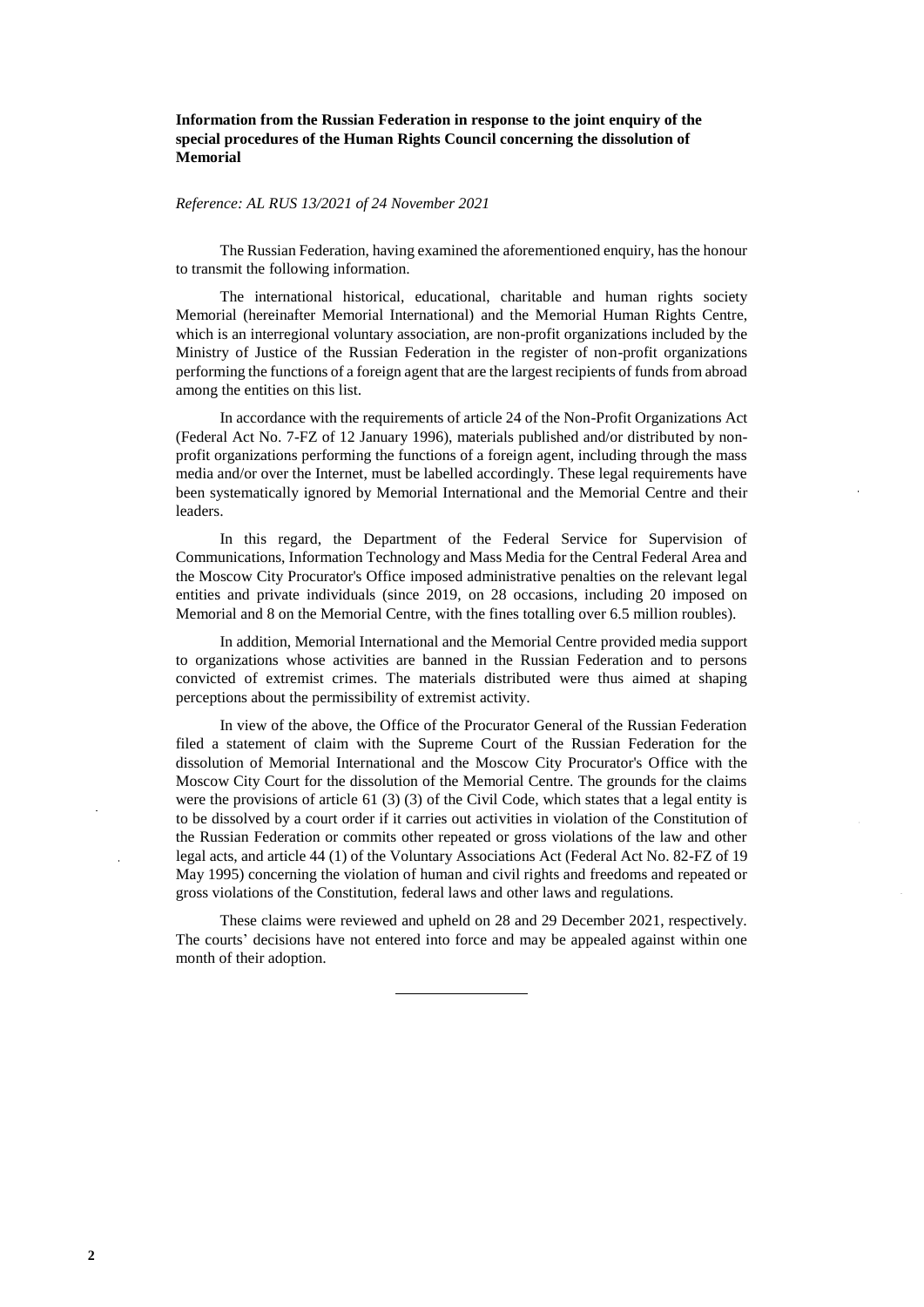

#### ПОСТОЯННОЕ ПРЕДСТАВИТЕЛЬСТВО РОССИЙСКОЙ ФЕЛЕРАЦИИ ПРИ ОТДЕЛЕНИИ ООН И ДРУГИХ МЕЖДУНАРОДНЫХ ОРГАНИЗАЦИЯХ **B ЖЕНЕВЕ**

PERMANENT MISSION OF THE RUSSIAN FEDERATION TO THE UNITED NATIONS OFFICE AND OTHER INTERNATIONAL ORGANIZATIONS **IN GENEVA** 

 $N_{\rm 2}$  /39

Постоянное представительство Российской Федерации при Отделении ООН и других международных организациях в Женеве свидетельствует свое уважение Управлению Верховного комиссара ООН по правам человека и имеет честь препроводить информацию Российской Федерации в связи с совместным запросом ряда специальных процедур Совета ООН по правам человека от 24 ноября 2021 года (Reference: AL RUS 13/2021) общественных организаций относительно ликвидации «Мемориал».

Постоянное представительство пользуется настоящей возможностью, чтобы возобновить Управлению уверения в своем весьма высоком уважении. ад.

Приложение: упомянутое, на  $Z$  лл.



# **OHCHR REGISTRY**

|           | 2 0 JAN. 2022     |
|-----------|-------------------|
|           | Recipients : SPD  |
|           | $0.0000000000000$ |
|           | ,,,,,,,,,,,,,,,,, |
| Enclosure |                   |

УПРАВЛЕНИЕ ВЕРХОВНОГО. KOMИCCAPA OOH ПО ПРАВАМ ЧЕЛОВЕКА

Женева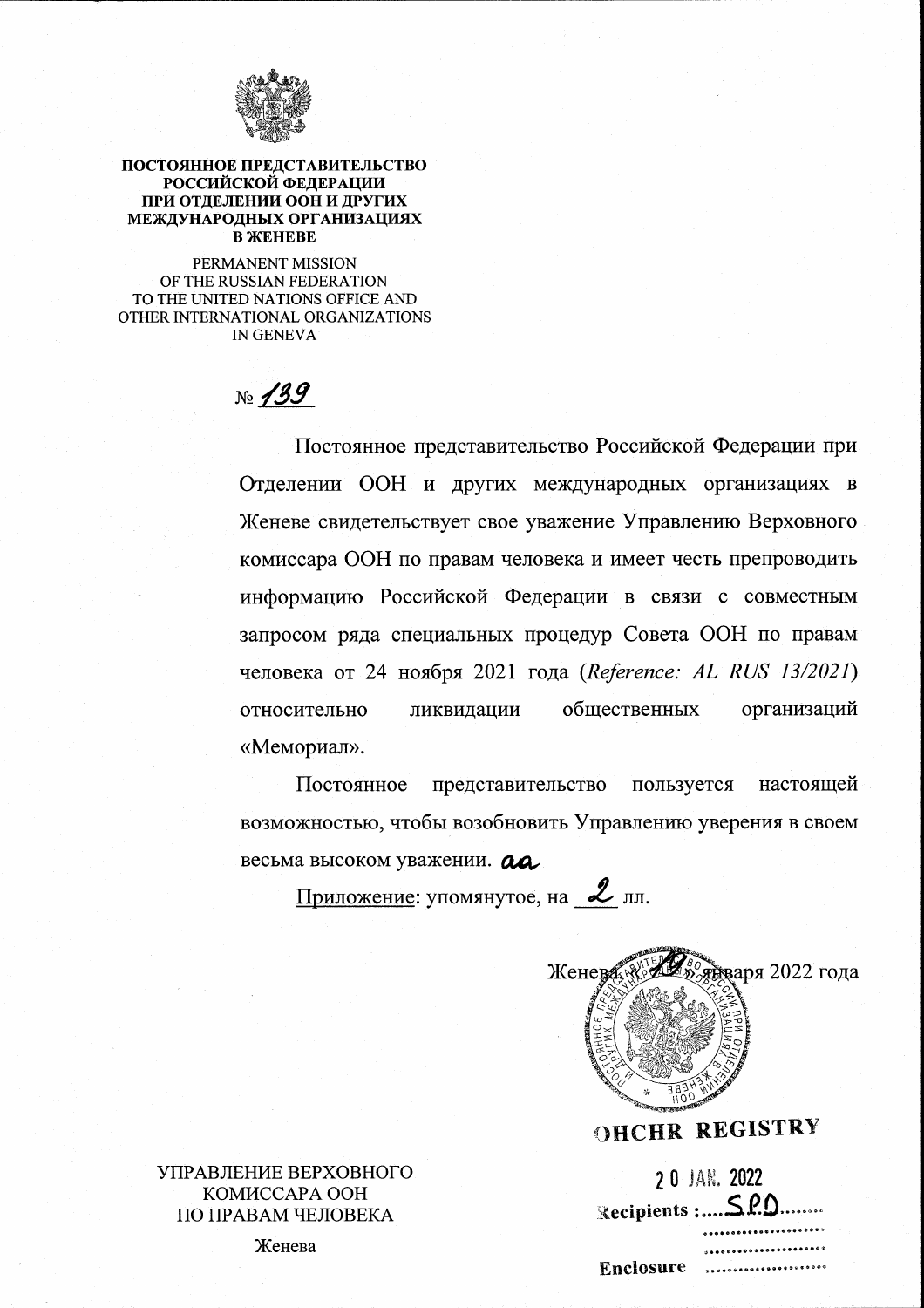Информация Российской Федерации в связи с совместным запросом специальных процедур Совета ООН по правам человека относительно ликвидации общественных организаций «Мемориал»

## Reference: AL RUS 13/2021 от 24 ноября 2021 года

Российская Федерация, изучив указанный выше запрос, имеет честь сообщить следующее.

Международное историко-просветительское, благотворительное и правозащитное общество «Мемориал» (далее - международный Мемориал) и общественная организация Правозащитный Межрегиональная Центр «Мемориал» (далее – центр Мемориал) – некоммерческие организации (НКО), включенные Министерством юстиции Российской Федерации в реестр выполняющих функции иностранного агента, которые являются крупнейшими получателями денежных средств рубежа из-за среди субъектов, включенных в данный перечень.

В соответствии с требованиями статьи 24 Федерального закона от 12 января 1996 года № 7-ФЗ «О некоммерческих организациях» материалы, издаваемые НКО, выполняющей функции иностранного агента, и (или) распространяемые ею, в том числе через средства массовой информации и  $(MJ)$  с использованием информационно-телекоммуникационной сети «Интернет», ДОЛЖНЫ иметь соответствующую маркировку. Данные требования игнорировались закона систематически международным Мемориалом и центром Мемориал, а также их руководителями.

В этой связи по инициативе Управления Федеральной службы по сфере связи, информационных технологий и надзору  $\, {\bf B}$ массовых коммуникаций по Центральному федеральному округу и прокуратуры города Москвы соответствующие юридические и физические лица привлекались к административной ответственности (с 2019 года 28 раз, из которых 20 международный Мемориал и 8 - центр Мемориал, сумма штрафов составила свыше 6,5 млн рублей).